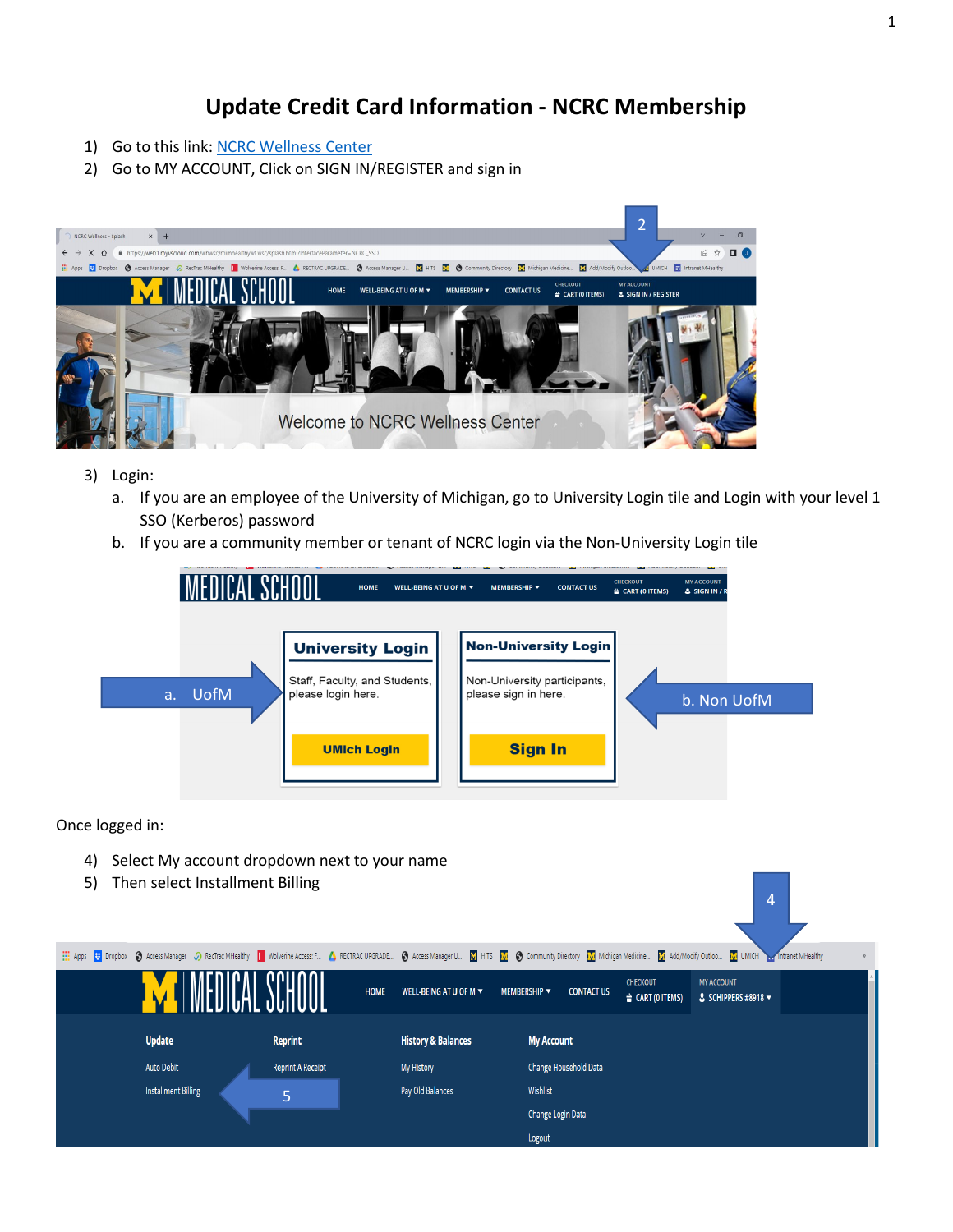6) At the installment billing screen select the update credit card option for the membership for which you need to update the credit card information

|                                  |                                                                                               | <b>HOME</b> | WELL-BEING AT U OF M $\blacktriangledown$ | <b>MEMBERSHIP ▼</b> | <b>CONTACT US</b>     | <b>CHECKOUT</b><br>$\triangleq$ CART (0 ITEMS) | <b>MY ACCOUNT</b><br>$\bullet$<br>$#8918$ $\star$ |
|----------------------------------|-----------------------------------------------------------------------------------------------|-------------|-------------------------------------------|---------------------|-----------------------|------------------------------------------------|---------------------------------------------------|
| <b>Installment Billing</b>       |                                                                                               |             |                                           |                     |                       |                                                |                                                   |
| <b>Current Installment Bills</b> |                                                                                               |             |                                           |                     |                       |                                                |                                                   |
| Household Number: 8918           |                                                                                               |             |                                           |                     |                       | 6                                              |                                                   |
|                                  |                                                                                               |             |                                           |                     |                       |                                                |                                                   |
|                                  | <b>O</b> Credit Card: <b>MACHORE ARE PROVIDED</b> Expiration: 01/24 Linked bill listed below. |             |                                           |                     |                       | <b>Update Credit Card</b>                      | <b>Update Bill Type</b>                           |
|                                  |                                                                                               |             |                                           |                     |                       |                                                |                                                   |
| Name                             | <b>Description</b>                                                                            |             |                                           |                     | <b>Next Bill Date</b> | <b>Bill Type</b>                               | <b>Next Bill Amount</b>                           |

- 7) You will be directed to a webpage to enter your new card information.
- 8) Once completed select the Submit Payment button.

| Amount                                                          |                                            |                                      | \$0.00               |  |  |  |
|-----------------------------------------------------------------|--------------------------------------------|--------------------------------------|----------------------|--|--|--|
| <b>Billing Information</b><br>Enter your payment details below. |                                            |                                      |                      |  |  |  |
| <b>Cards Accepted</b>                                           | VISA                                       | MERICO)<br>ESPERA                    | <b>DISCOVER</b>      |  |  |  |
| <b>Credit Card</b><br><b>A</b> Secure                           |                                            | Full Name as it appears on your Card |                      |  |  |  |
|                                                                 | *Name                                      |                                      |                      |  |  |  |
|                                                                 | <b>Card Number</b>                         |                                      |                      |  |  |  |
|                                                                 | *Card Number                               |                                      |                      |  |  |  |
|                                                                 | <b>Select</b>                              | <b>Select</b><br>$\check{ }$         | Card CVV/CVC         |  |  |  |
|                                                                 | *Exp Month                                 | *Exp Year                            | *Card CVV/CVC        |  |  |  |
| <b>Billing Address</b>                                          | <b>Address</b>                             |                                      |                      |  |  |  |
|                                                                 | *Address                                   |                                      |                      |  |  |  |
|                                                                 | Address (Line 2)                           |                                      |                      |  |  |  |
|                                                                 | Address (Line 2)                           |                                      |                      |  |  |  |
|                                                                 | City                                       |                                      | Michigan             |  |  |  |
|                                                                 | *City                                      | *State/Province                      |                      |  |  |  |
|                                                                 | Province (Outside US/Canada)               |                                      |                      |  |  |  |
|                                                                 | Province (Outside US/Canada)               |                                      |                      |  |  |  |
|                                                                 | Zip/Postal Code                            |                                      | <b>UNITED STATES</b> |  |  |  |
|                                                                 | *Zip/Postal Code<br>Country                |                                      |                      |  |  |  |
|                                                                 | E-mail Address                             |                                      |                      |  |  |  |
|                                                                 | *E-mail Address                            |                                      |                      |  |  |  |
|                                                                 | <b>Phone Number</b><br><b>Phone Number</b> |                                      |                      |  |  |  |
|                                                                 |                                            |                                      |                      |  |  |  |
| 8                                                               |                                            | Submit Payment                       | Cancel               |  |  |  |